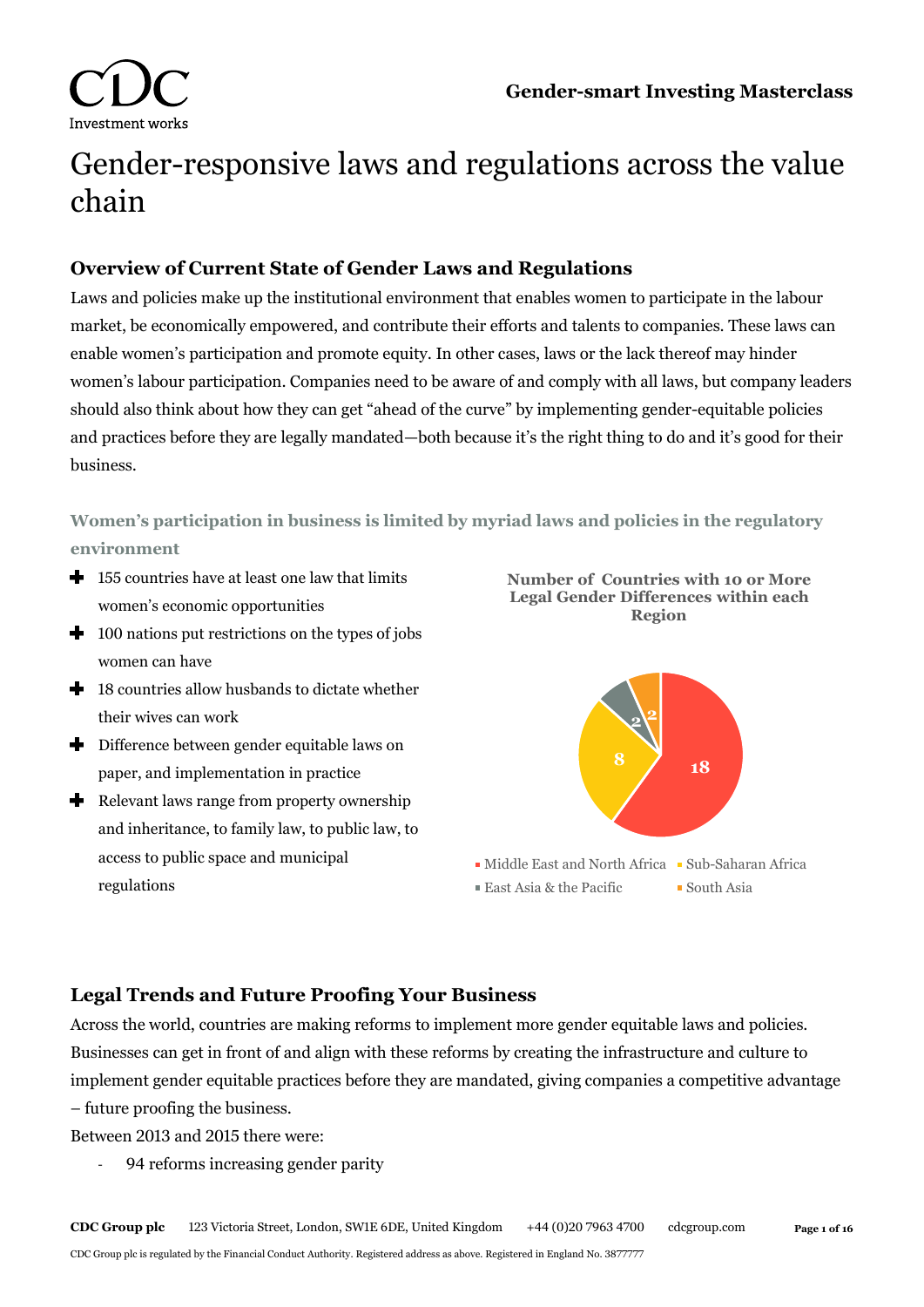#### - 18 reforms in Sub-Saharan Africa, but only 3 reforms in South Asia



## **Policy reform categories**

**Getting a job:** These reforms are related to restrictions on women's access to work  $\Box$  such as hours and industries. Companies should be aware of where these restrictions are in place and the reforms that enable them to employ women in new roles.

**Protecting women from violence:** Sexual harassment in the workplace is associated with reduced productivity, reduced team performance, and may cause the employee (and/or their colleagues) to leave. Reported sexual harassment can lead to legal and insurance costs and can harm the company's brand reputation and ability to attract talent. Experience of domestic violence at home can have many of these same impacts at work including absenteeism and reduced productivity. In order to avoid these costs, companies should not only have anti-sexual harassment policies in place, but they should also strive to create a culture that does not accept harassment and promotes a more equal power dynamic between male and female employees.

**Accessing institutions:** These reforms are related to the legal ability to interact with public authorities and the private sector: e.g., voting rights, access to banks, mobility, allowing women to work outside the home, access national ID cards without husband, etc. While companies may not be able to directly influence these policies, they should be aware of them, and operate within them. For example, if women do not have access to banks or have restricted mobility, they may not be able to be involved in certain roles within a company. Alternatively, if there have been recent reforms in this category- e.g., allowing women to open bank accounts without their husband's signature, it might enable the company to engage women in new roles as employees or to target them as customers.

**Building credit:** When women have access to credit, companies are able to leverage women-owned suppliers and last-mile sales agents (who use credit to purchase inventory) and can attract more female customers (who can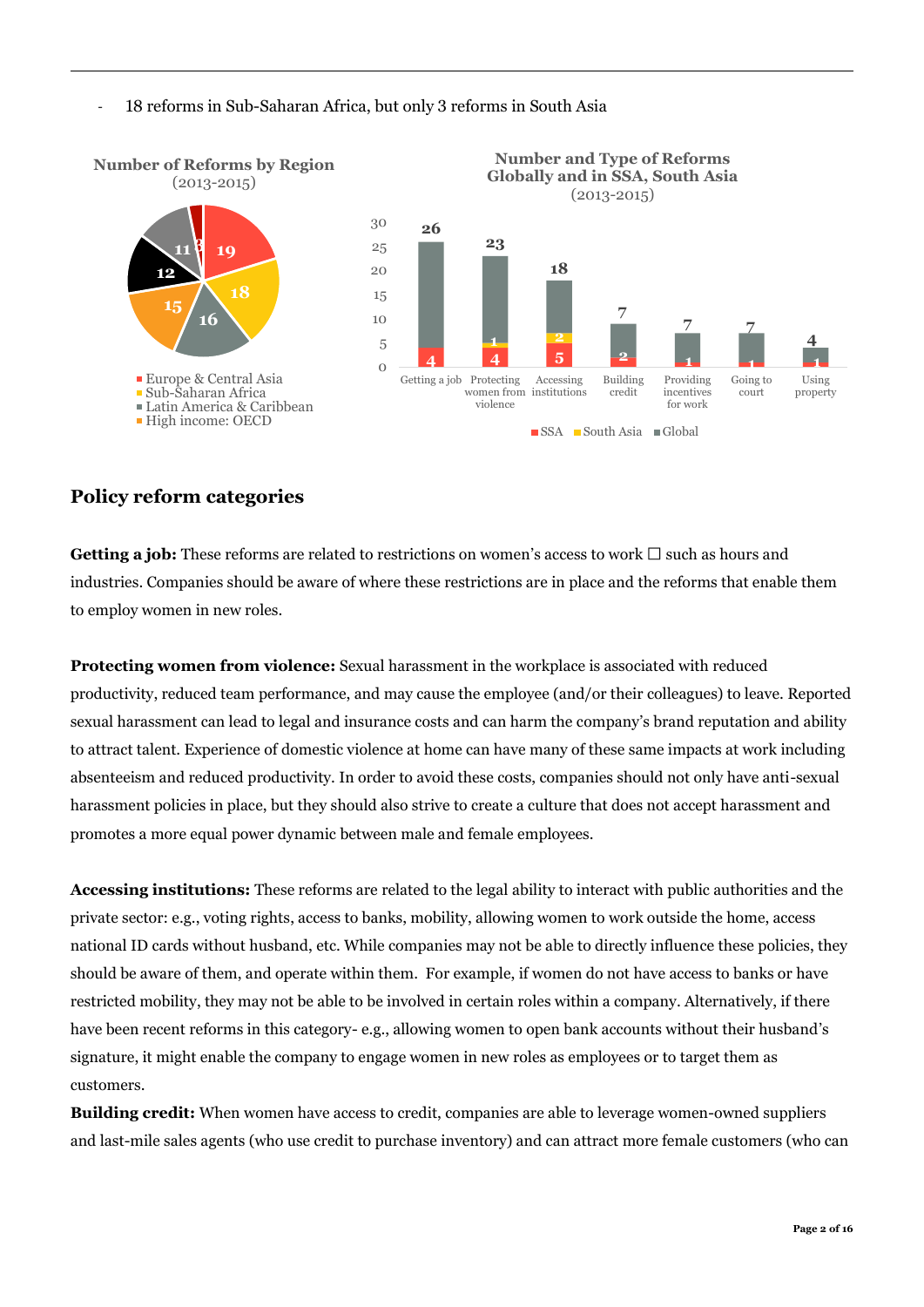use credit to purchase products/services). However, women often lack access to the collateral needed to obtain a loan. Therefore, in many settings, women's ability to own land, have their names on land titles, and equitably inherit land are key factors in their ability to access and use credit. Where policies that give women equal access to land and credit do not exist, companies could offer collateral-free credit mechanisms, or use alternative metrics to measure credit worthiness (such as psychometrics) in order to provide credit to women who otherwise might lack access. This would help the company to increase participation of female-owned suppliers, last mile female sales agents, and female customers.

**Providing incentives for work:** Women are often primary care givers for children and elders. Provision of public or subsidized childcare / eldercare by the government can enable companies to maximize contributions from female employees as they are more productive, are able to work longer hours, and are more likely to stay with the company through their childbearing years and beyond. Companies should comply where these policies exist, and where they do not exist, companies can offer childcare / eldercare to attract talent and have a competitive advantage.

**Going to court:** These reforms are related to women's access to justice by looking at the number of women justices in constitutional courts and whether there are small claims courts. While companies cannot directly impact these policies, they provide a signal to whether there is an enabling regulatory environment for women's economic participation.

How are these policies and reforms relevant to a company?

- Where there are laws that limit women's access to economic resources, there is an opportunity for companies to implement policies and practices that counteract those limitations and give them a competitive advantage.
- Trends − presented below − show us that things are changing; companies should get in front of and align with these reforms by implementing their own gender-equitable policies and practices.

#### **Laws and Policies Create Risks and Opportunities Across the Value Chain**

**I. Enabling Environment** 

#### **1. Quotas**

**Government Quotas:** Having quotas for women serving on parliament and in local government can lead to more laws and policies being passed with women's needs taken into consideration. This can create a more enabling environment for women's economic participation and may be something for companies to consider when looking at the operating environment in various countries.

#### Are there quotas for women representatives in parliament?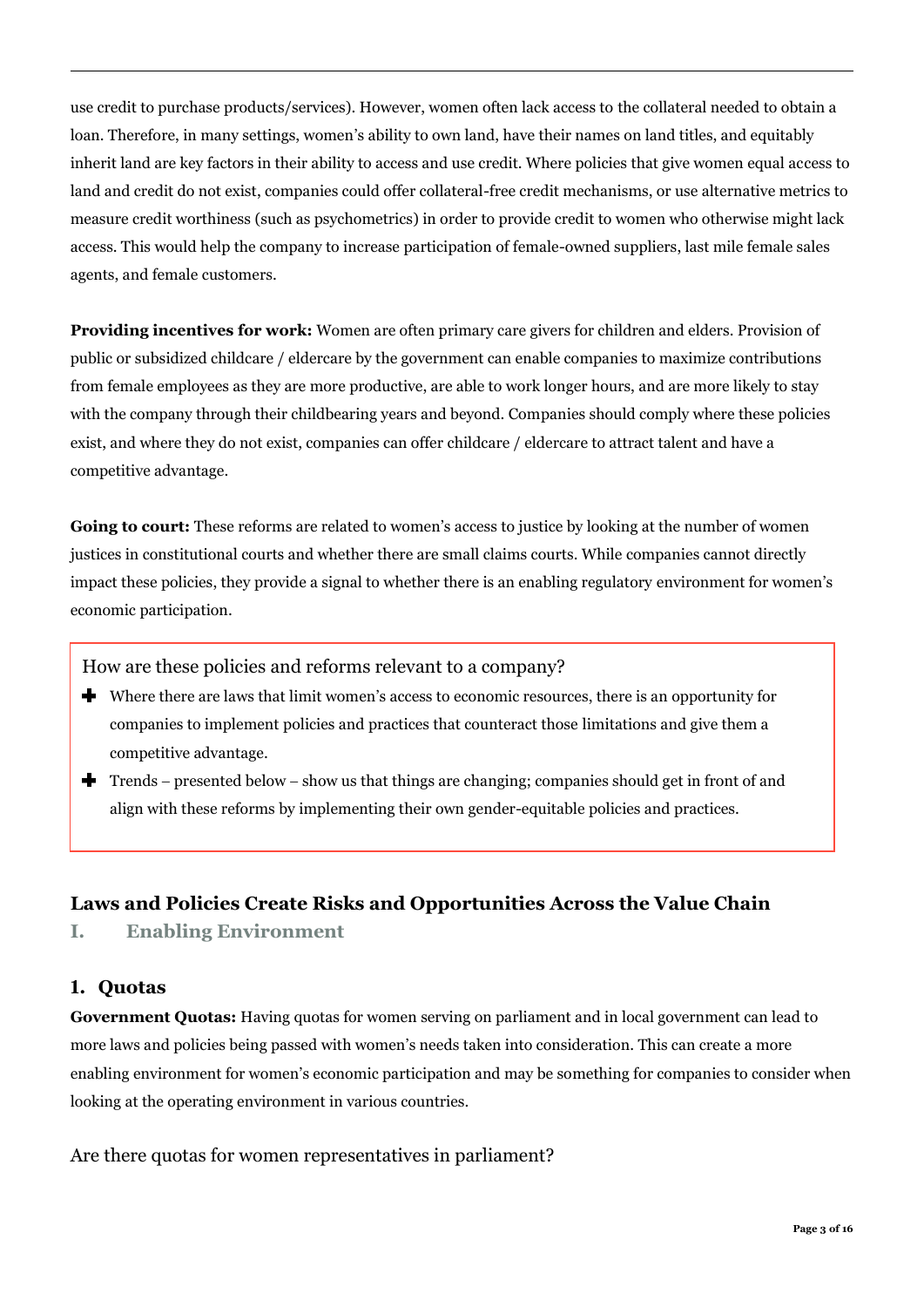

## Are there quotas for women representatives in local government?



## **Risks and Opportunities Associated with Quotas for Women in Government**

|                | <b>Risks</b>                                                                                                                                                                  | Opportunities                                                                                                                                                                                                                                                                                                                                                 |
|----------------|-------------------------------------------------------------------------------------------------------------------------------------------------------------------------------|---------------------------------------------------------------------------------------------------------------------------------------------------------------------------------------------------------------------------------------------------------------------------------------------------------------------------------------------------------------|
| Yes            | Female parliamentarians and local<br>government officials will not be as highly<br>regarded/respected as people see them as<br>only fulfilling the quota                      | Female parliamentarians and local<br>٠<br>government officials can ensure that gender<br>considerations are incorporated into laws,<br>policies, and implementation procedures<br>Companies can target these female<br>parliamentarians to ensure that policies that<br>create an enabling environment for women in<br>the workplace are enacted and enforced |
| N <sub>0</sub> | National and local level policies may continue<br>to be implemented that do not incorporate<br>gender considerations, and at worst, create<br>additional challenges for women |                                                                                                                                                                                                                                                                                                                                                               |

**Corporate Board Quotas**: Quotas related to the percentage of women on corporate Boards can ensure that women's voices are taking into consideration in company decisions. Having women on corporate boards has been associated with enhanced financial performance, reduced corruption, and more efficient decision-making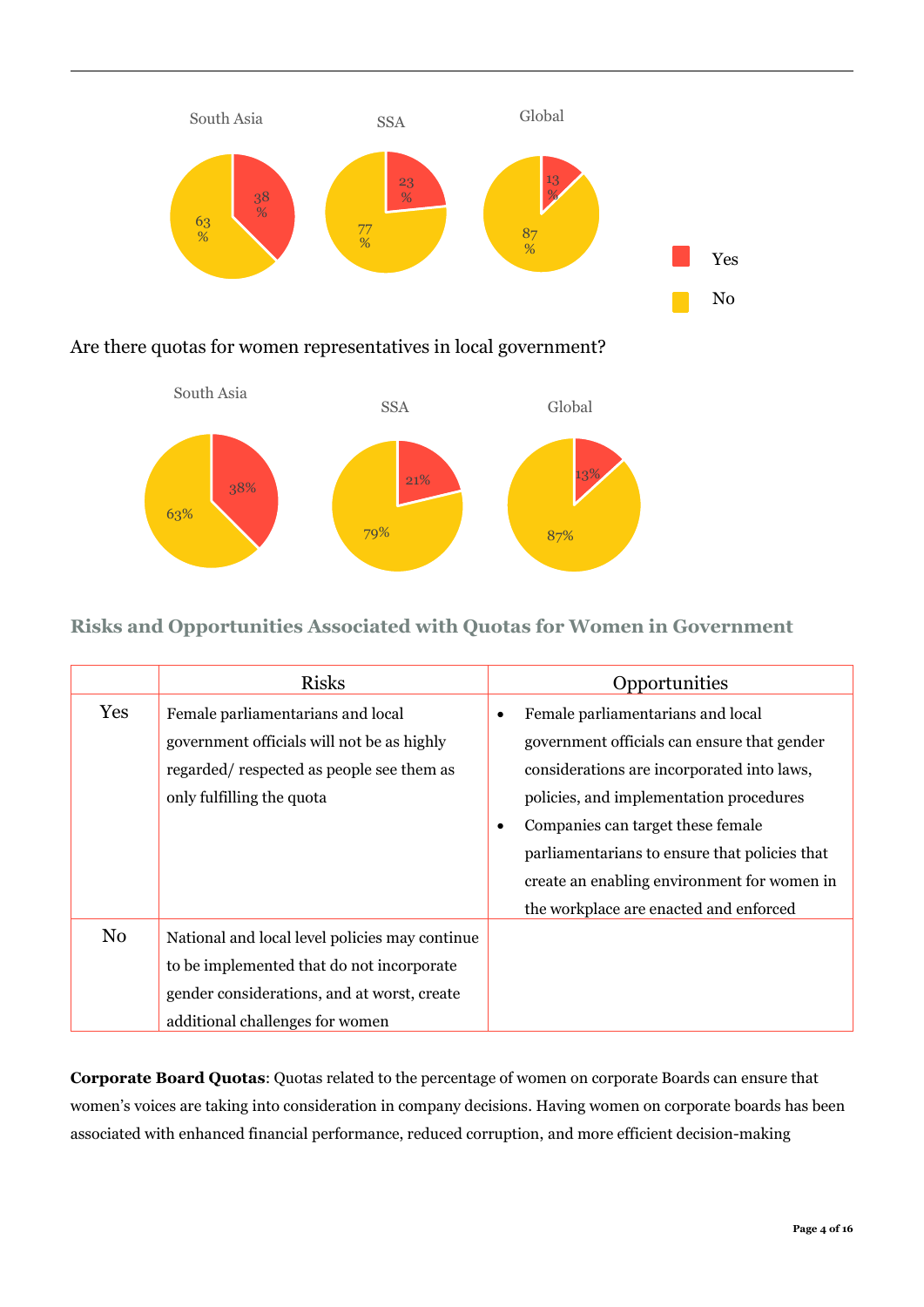processes. Having women on boards can translate to having more women in leadership and management positions.



#### Are there quotas for women on corporate boards?

While there aren't any quotas for women on corporate boards in Sub-Saharan Africa, a McKinsey study found that there are relatively large proportions of women on the boards of African corporations.

African average: 14% representation on boards (compared to 9.8% in Asia-Pacific, 8.5% in Latin America and the Caribbean, and 1% in the Middle East (and 20% in the US and EU)

- <sup>1</sup> 20% in Southern Africa
- <sup>1</sup> 16% in East Africa
- 11% in West Africa ╇
- <sup>1</sup> 9% in North Africa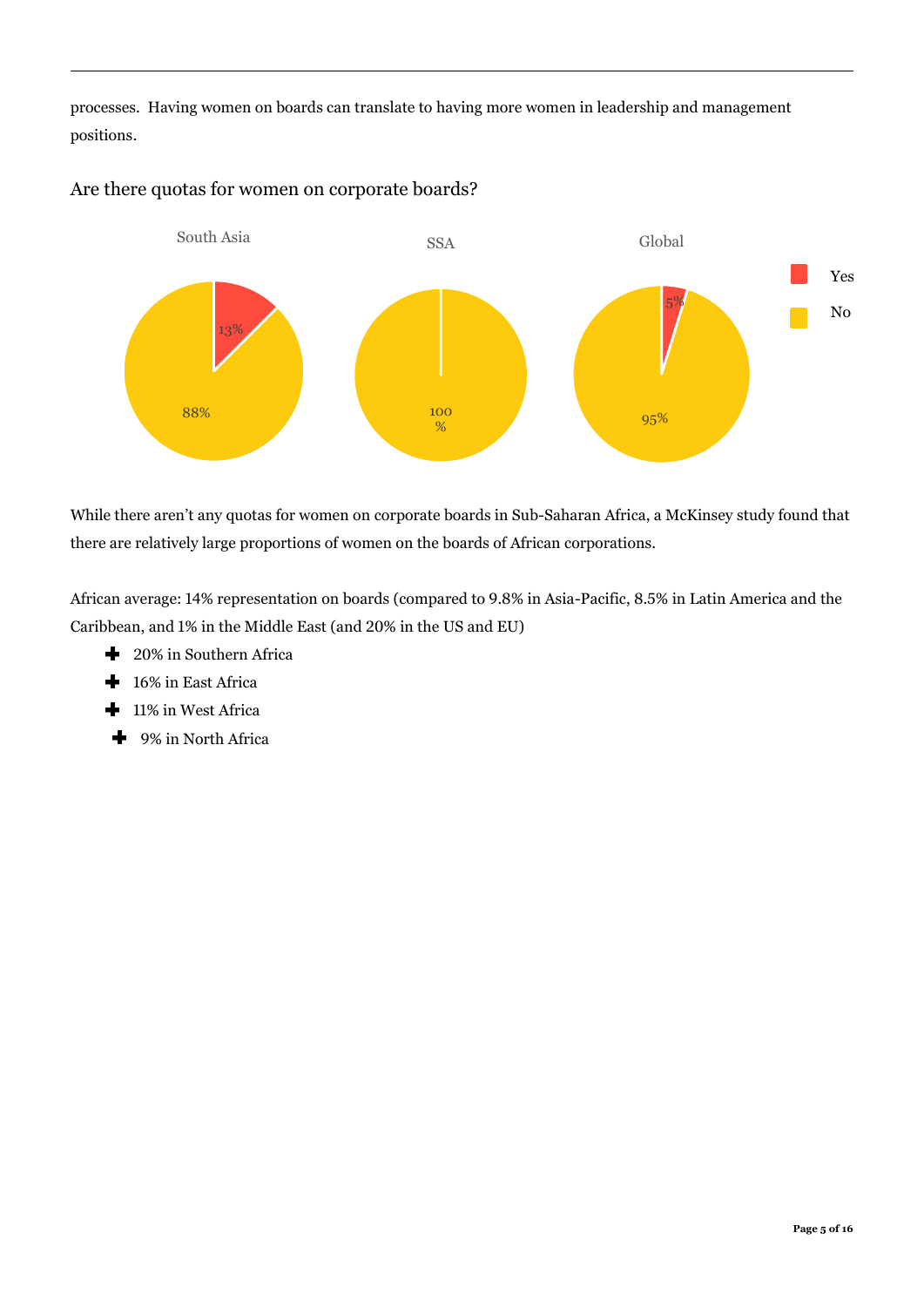## **Risks and Opportunities Associated with Quotas for Women on Corporate Boards**

|                | <b>Risks</b>                                | Opportunities                                          |
|----------------|---------------------------------------------|--------------------------------------------------------|
| Yes            | Women engaged on boards will not be as      | Having more women on boards is associated<br>٠         |
|                | highly regarded/respected, as people might  | with greater financial performance                     |
|                | see them as only fulfilling the quota       | Companies with more women on their boards<br>$\bullet$ |
|                |                                             | are less likely to be associated with                  |
|                |                                             | government scandals involving bribery, fraud           |
|                |                                             | Having more women on boards is associated<br>$\bullet$ |
|                |                                             | with more gender equitable company cultures            |
|                |                                             | that will create opportunities for women               |
|                |                                             | throughout the value chain                             |
| N <sub>0</sub> | Companies may not integrate gender          | Even where quotas do not exist, companies can          |
|                | considerations throughout their operations  | pave the way for engaging women on boards and          |
|                | and might unintentionally reinforce harmful | in management                                          |
|                | gender norms and ineffectively serve female |                                                        |
|                | employees and customers                     |                                                        |

## **Trend: Diversity reporting requirements**

In addition to policies requiring a particular percentage of board members to be female, it is becoming increasingly common for publicly traded companies to be required to report on their gender diversity. In some developed countries (e.g., New Zealand, Australia, Canada, Hong Kong, Malaysia, and the EU) policies have recently been put in place that require corporations to report on their gender diversity on boards and throughout companies.

## Gender reporting requirements related to listing with stock exchanges

In New Zealand, Australia, Hong Kong, and Malaysia, the major stock exchanges require listed companies to provide a gender breakdown of their boards of directors and officers, have a gender diversity policy, and/or have diversity-related provisions in corporate governance requirements. In the EU, a directive was issued in 2017 requiring large, listed companies to disclose data related to diversity on boards by gender, age, and educational and professional background in their annual reports. While these requirements are currently concentrated in developed countries, many of the companies in which investors invest will eventually wish to list on these stock exchanges and so it is advantageous if the prepare themselves now for this. There will likely also be a ripple effect where these requirements will eventually spread to all stock exchanges, so it is good to be prepared.

#### Gender reporting requirements from fund managers

In addition, fund managers are already looking at this and starting to make their investees report on the gender diversity make up. Fund managers increasingly see an all-male board as a risk – both to the company's general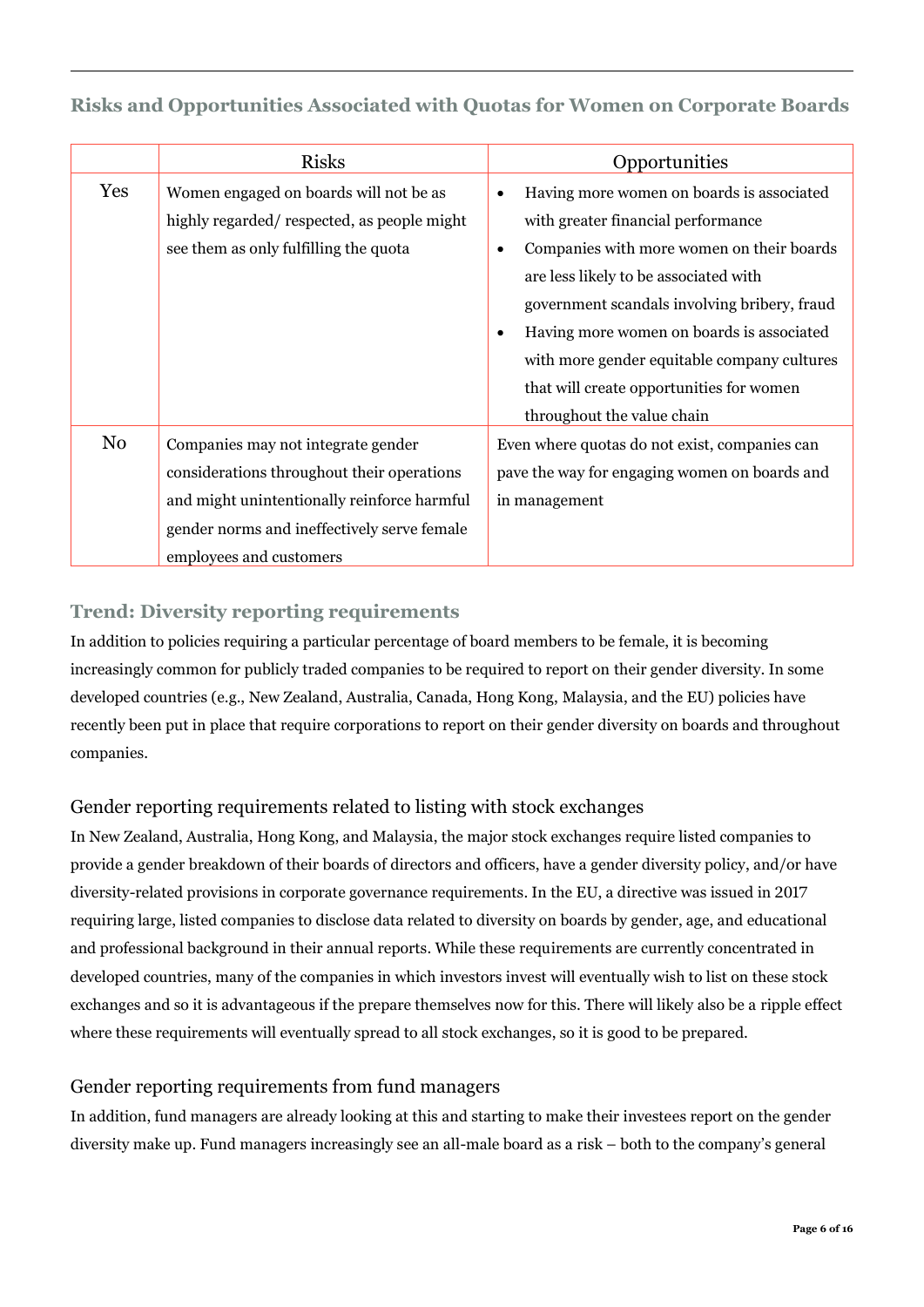sustainability and for its positioning for a successful exit. It would benefit companies to align with investors' desires and to signal to investors that they are in front of the curve when it comes to gender diversity.

## **2. Property rights/access to credit**

Access to credit can help female-owned suppliers to purchase needed resources, it can enable female entrepreneurs to purchase inventory, and it can assist female customers in purchasing products. Property is often needed as collateral when taking out a loan. Therefore, in many settings, women's ability to own land, have their names on land titles, and equitably inherit land are key factors in their ability to access and use credit.

## Do unmarried men and married women have equal ownership rights to property?



# **Risks and Opportunities Associated with Addressing Women's Property Rights/Access to Credit**

|                | <b>Risks</b>                                         | Opportunities                                 |
|----------------|------------------------------------------------------|-----------------------------------------------|
| Yes            |                                                      | Women are able to use property as collateral  |
|                |                                                      | to open bank accounts and access credit       |
|                |                                                      | entrepreneurs are able to purchase<br>$\circ$ |
|                |                                                      | inventory                                     |
|                |                                                      | customers are able to purchase<br>$\circ$     |
|                |                                                      | products                                      |
|                |                                                      | Women's land ownership and access to          |
|                |                                                      | resources may enhance agricultural outputs    |
| N <sub>0</sub> | Women are not able to access credit to<br>$\bullet$  | Companies can explore alternative financing   |
|                | purchase supplies, inventory, or products            | mechanisms such as collateral-free loans or   |
|                | Women may not be able to make effective<br>$\bullet$ | innovative methods for assessing credit-      |
|                | decisions related to their land                      | worthiness (such as psychometrics) to provide |
|                |                                                      | women with financing who would otherwise lack |
|                |                                                      | access                                        |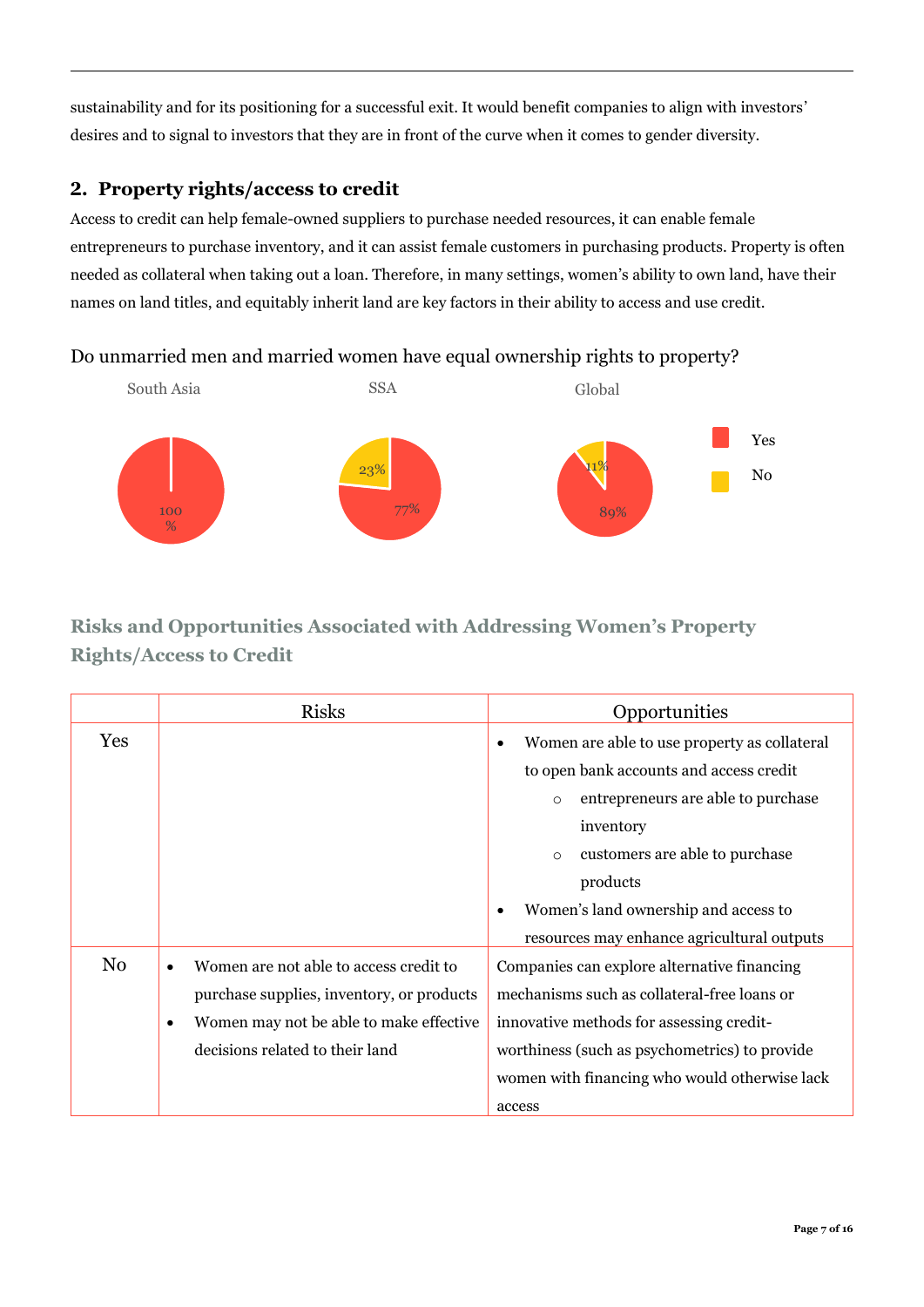#### **3. Human rights**

Laws in the enabling environment such as women's ability to travel outside of their home (without their husband), open a bank account, register a business, or pursue a job can impact a company's ability to hire and retain female employees as well as their ability to acquire female customers. Companies need to be aware of these laws, work within these laws, and work around these laws where possible.

Countries in CDC geographies with laws and policies that hinder married women from having the same rights as men:

| Can a married women                                                            | N <sub>0</sub>                                                                            |
|--------------------------------------------------------------------------------|-------------------------------------------------------------------------------------------|
| Travel outside her home in the same way as a married<br>man?                   | Afghanistan, Sudan                                                                        |
| Get a job or pursue a trade or profession in the same<br>way as a married man? | Cameroon, Chad, Comoros, Congo, Gabon, Guinea,<br>Guinea-Bissau, Mauritania, Niger, Sudan |
| Register a business in the same way as a married<br>man?                       | Bhutan, Pakistan, Congo, Guinea-Bissau                                                    |
| Open a bank account in the same way as a married<br>man?                       | Congo, Guinea-Bissau, Niger                                                               |

#### **II. Access to Jobs**

## **1. Non-discrimination in hiring**

While many countries do not have policies mandating non-discrimination in hiring, this is something that companies should be aware of and can be ahead of the curve on. Hiring diverse candidates can contribute to greater innovation and productivity.

#### Does the law mandate non-discrimination based on gender in hiring?

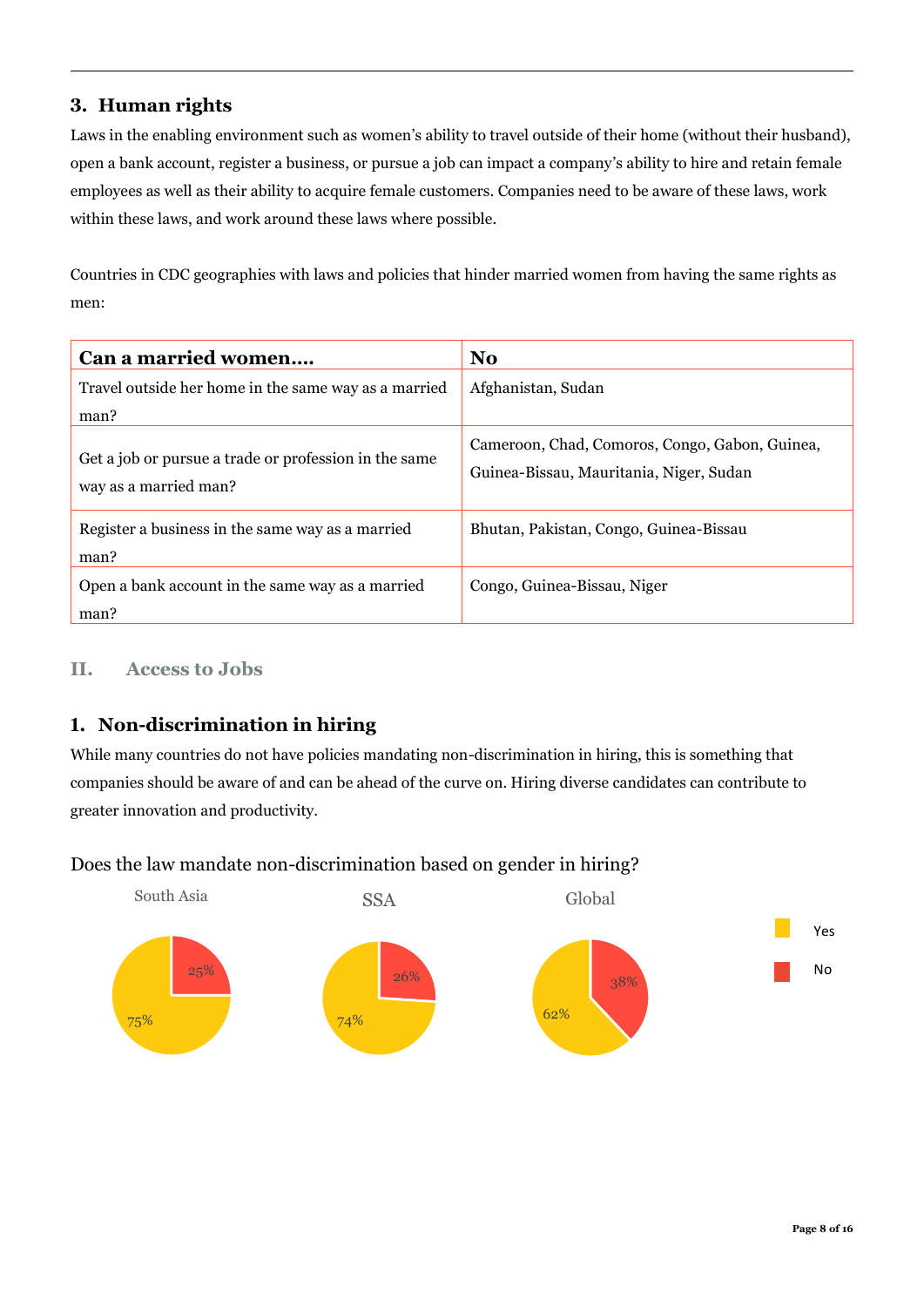## **2. Allowable occupations and hours**

Understanding the allowable occupations and hours for women can also help a company to ensure they are complying to local laws and maximizing women's potential.

|                       | <b>Work the</b><br>same night<br>hours as<br>men? | <b>Work in mining</b><br>in the same way<br>as men? | <b>Work in</b><br>factories in the<br>same way as<br>men? | Work in<br>construction in<br>the same way as<br>men? |
|-----------------------|---------------------------------------------------|-----------------------------------------------------|-----------------------------------------------------------|-------------------------------------------------------|
| <b>South Asian</b>    | 25%                                               | 38%                                                 | 50%                                                       | 100%                                                  |
| Sub-Saharan<br>Africa | 85%                                               | 53%                                                 | 68%                                                       | 66%                                                   |
| Global                | 83%                                               | 61\%                                                | 78%                                                       | 80%                                                   |

Can non-pregnant, non-nursing women…

## **Risks and Opportunities Associated with Discrimination in Access to Jobs**

|                | <b>Risks</b>                                                                                                                                                                                                                                                                   | Opportunities                                                                                                                                                                                                    |
|----------------|--------------------------------------------------------------------------------------------------------------------------------------------------------------------------------------------------------------------------------------------------------------------------------|------------------------------------------------------------------------------------------------------------------------------------------------------------------------------------------------------------------|
| Yes            | Non-compliance with federal regulations<br>could put the company at risk                                                                                                                                                                                                       | Having diversity across a company's value<br>٠<br>chain can contribute to increased productivity<br>and innovation<br>Companies are able to/should take advantage<br>of women's talents in non-traditional roles |
| N <sub>0</sub> | Companies will not be able to take full<br>$\bullet$<br>advantage of women's talents as they are<br>not able to be equally employed across<br>the value chain<br>Companies may inadvertently be hiring<br>٠<br>male and female employees based on<br>preconceived gender norms |                                                                                                                                                                                                                  |

# **III. Fair Working Conditions**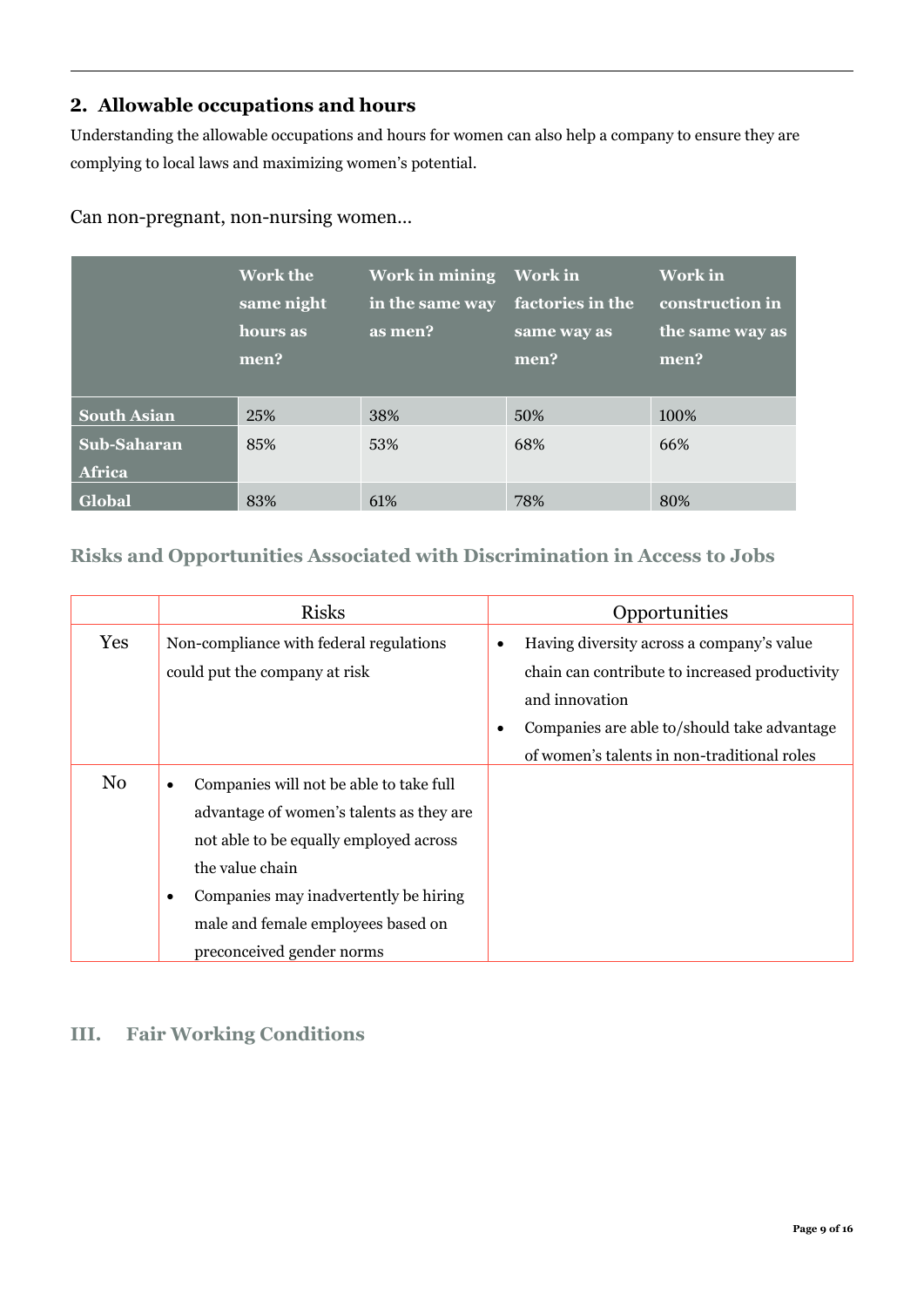## **1. Equal pay**

Laws related to equal pay mandate that women and men be paid equally for the same work. Where these laws exist, companies should ensure they are in compliance and where they do not exist, companies can be ahead of the curve and promote equality in pay on their own.

#### Does the law mandate equal remuneration for work of equal value?



## **2. Non-discrimination**

#### Performance Standard 2 (PS2): LABOR AND WORKING CONDITIONS

IFC's PS2 asks that companies treat their workers fairly, provide safe and healthy working conditions, avoid the use of child or forced labour, and identify risks in their primary supply chain.

The policy specifically states that where there are laws/policies related to non-discrimination and fair working conditions, companies should follow them. And where these do not exist, the company should try to independently meet this standard of equality.

**Objectives** 

- $\blacktriangleright$  To promote the fair treatment, non-discrimination, and equal opportunity of workers.
- To establish, maintain, and improve the worker-management relationship.
- To promote compliance with national employment and labour laws.
- To protect workers, including vulnerable categories of workers such as children, migrant workers, workers engaged by third parties, and workers in the client's supply chain.
- To promote safe and healthy working conditions, and the health of workers.
- To avoid the use of forced labour. ╋

#### Requirements:

- Working conditions and management of worker relationship ٠
- ╇ Human resource policies and procedures
- ÷ Working conditions and terms of employment
- $\ddot{\phantom{1}}$ Workers' organizations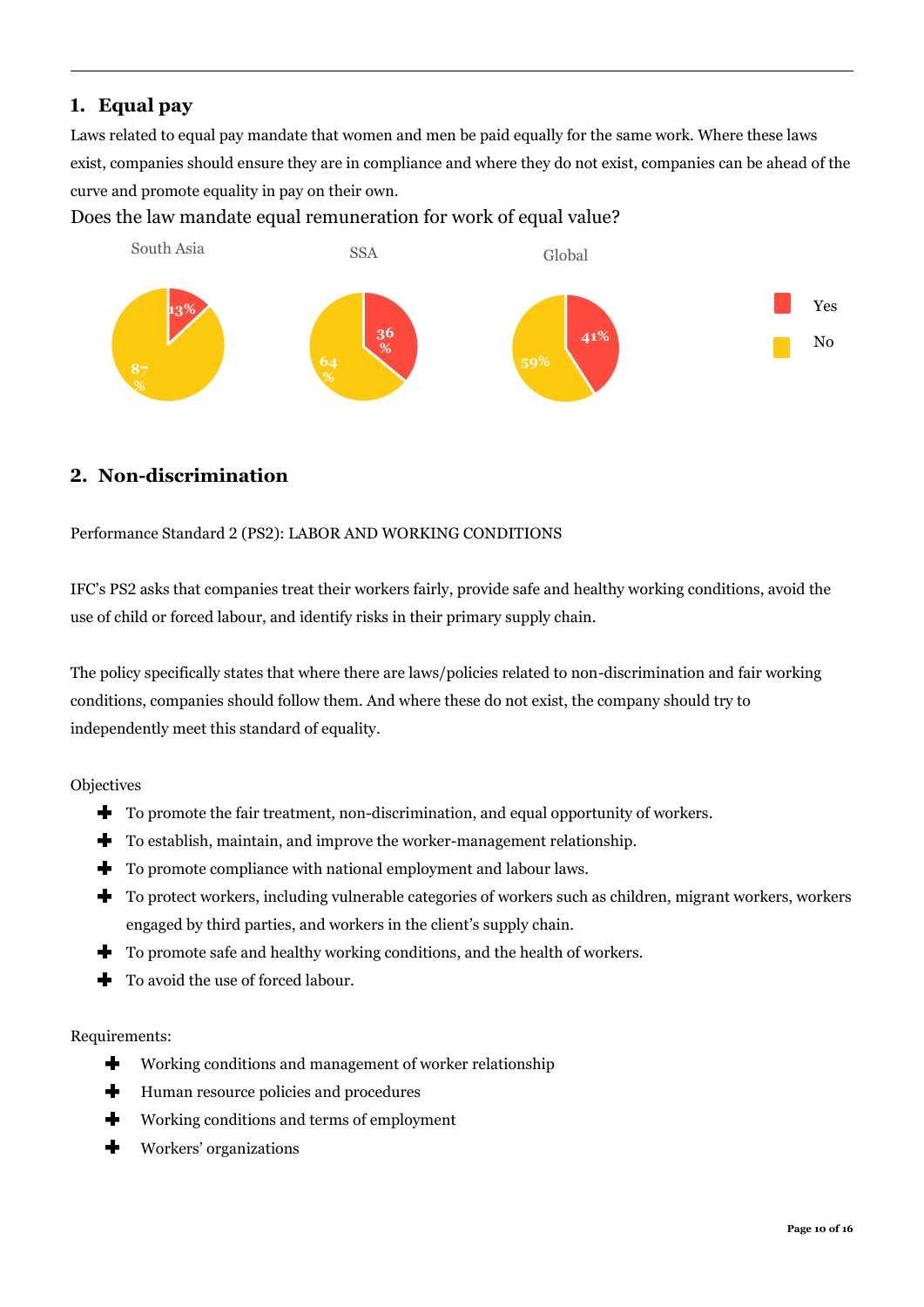- ╈ Non-discrimination and equal opportunity
- $\ddot{\phantom{a}}$ Retrenchment
- $\div$ Grievance mechanism
- ╇ Protecting the work force
- $\div$ Child labour
- $\ddot{\bullet}$ Forced labour
- $\ddot{\phantom{1}}$ Occupational health and safety
- $\ddot{\phantom{1}}$ Workers engaged by third parties
- ╋ Supply chain

## **Risks and Opportunities Associated with Fair Working Conditions**

|                | <b>Risks</b>                             | Opportunities                                     |
|----------------|------------------------------------------|---------------------------------------------------|
| Yes            | Non-compliance with federal regulations  | Non-discriminatory policies and practices can     |
|                | could put the company at risk            | enhance the performance and increase retention    |
|                |                                          | of female employees throughout company value      |
|                |                                          | chains                                            |
| N <sub>0</sub> | Without these policies and procedures in | Companies could consider promoting equal pay      |
|                | place, companies may not be maximizing   | and other non-discriminatory workplace            |
|                | women's potential in the workplace       | protections to increase recruitment and retention |
|                |                                          | of female employees and entrepreneurs             |

## **3. Sexual harassment**

Sexual harassment within the workplace can cause direct and indirect financial costs to a company. When individuals experience sexual harassment, they encounter emotional, physical, and mental distress. This can then cause reduced productivity, reduced team performance, and may cause the employee (and/or their colleagues) to leave. Depending on the context, this can also lead to legal and insurance costs for the company. Ultimately, it may harm the company's brand reputation and their ability to attract talent. In order to avoid these costs, companies should not only have anti-sexual harassment policies in place, but they should also strive to create a culture that does not accept harassment and promotes a more equal power dynamic between male and female employees.

Is there legislation on sexual harassment in employment?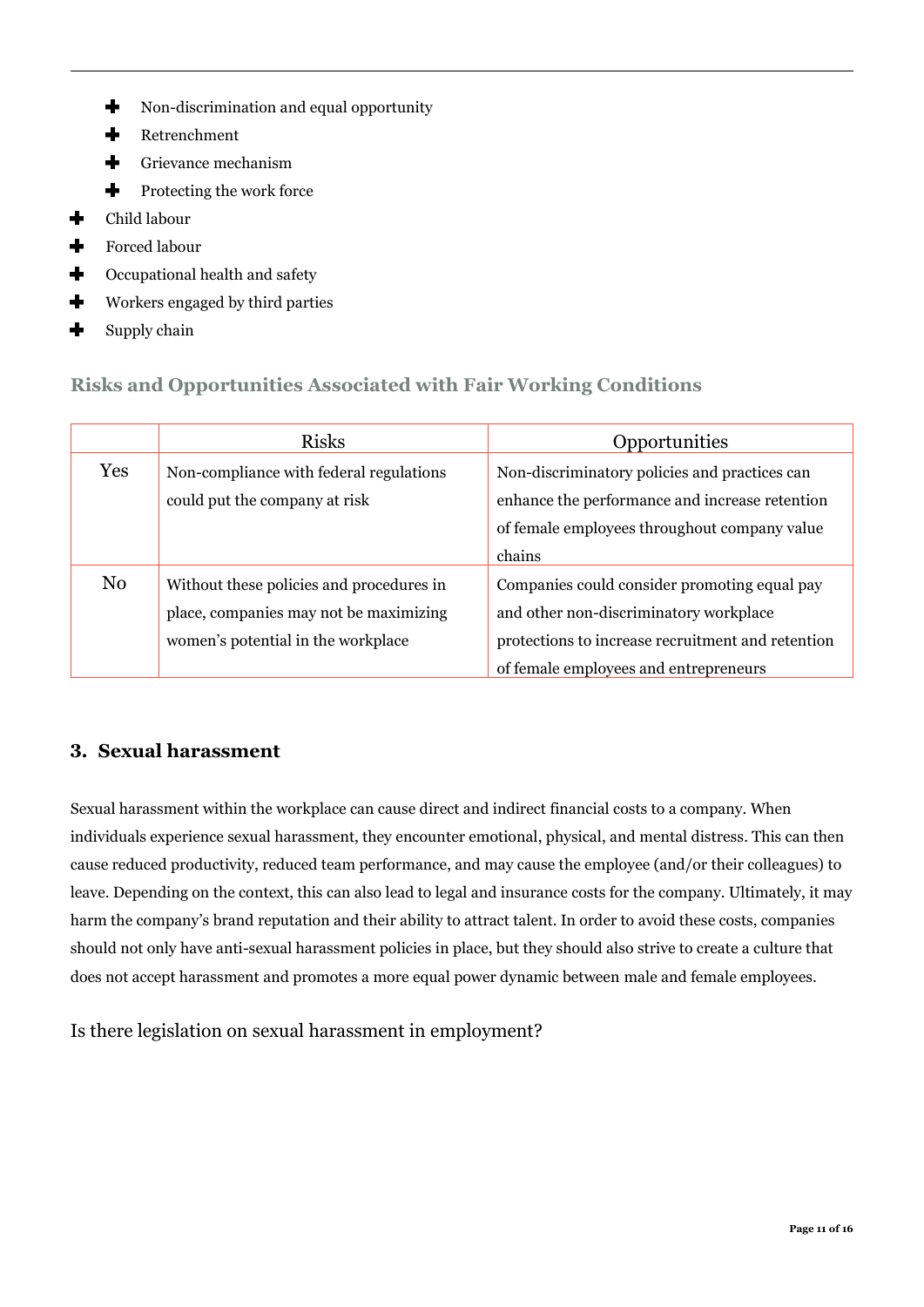

Sexual harassment can be defined differently across cultures. In the United States, it officially encompasses: unwelcome sexual advances, requests for sexual favours, and other verbal or physical conduct of a sexual nature when this conduct explicitly or implicitly affects an individual's employment, unreasonably interferes with an individual's work performance, or creates an intimidating, hostile, or offensive work environment. Harassment does not have to be of a sexual nature, however, and can include offensive remarks about a person's sex. For example, it is illegal to harass a woman by making offensive comments about women in general. It can be challenging for companies to identify and address sexual harassment due to the varying nature of severity and pervasiveness. However, companies should attempt to monitor whether sexual harassment is occurring, appropriately address complaints, and attempt to change the workplace culture to prevent sexual harassment from happening in the first case.

Two-thirds of countries have some legislation related to sexual harassment in the workplace, and there have been several reforms related to GBV and sexual harassment within the past few years (23 between 2013 and 2015). However, most policies related to sexual harassment in the workplace are on procedural requirements related to how to report and handle cases of sexual harassment. Whether or not this legislation exists, it is important to recognize how sexual harassment in the workplace, and domestic violence outside of the workplace, can impact company performance. And it is also important to think about the steps that a company can take to effectively prevent and address incidents of violence.

Even where sexual harassment policies/laws do not exist, GPs will be expected to adhere to PS2's Non-Discrimination and Equal Opportunity clause that states:

*The client will take measures to prevent and address harassment, intimidation, and/or exploitation, especially in regard to women.* 

#### Sexual Harassment Risk Factors

The following factors have been found to be associated with increased risk of sexual harassment in the workplace. They relate to the type of industry as well as traits within the industry.

- $\text{M}$  Male-dominated industries
- Industries/companies that are very hierarchical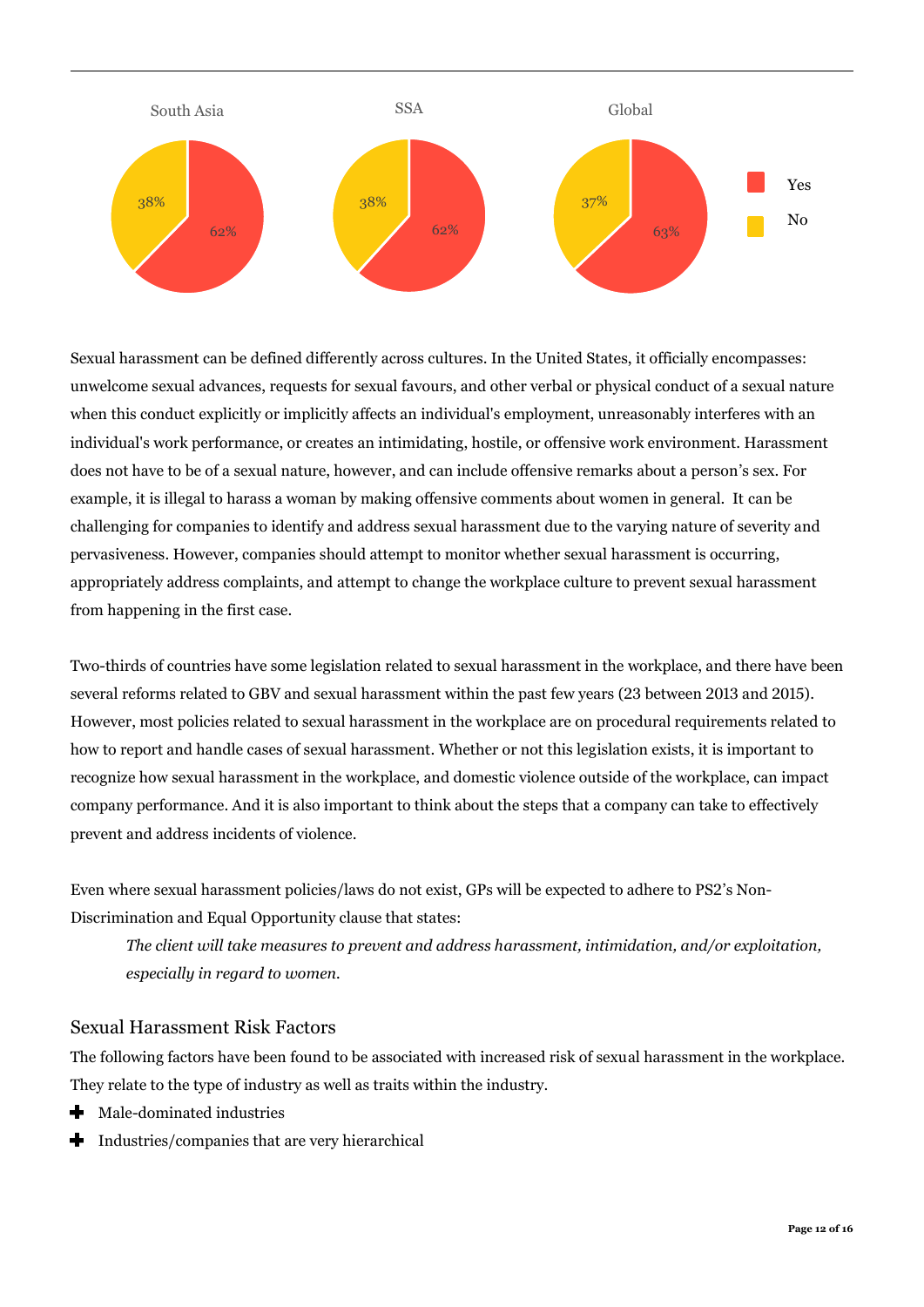- Industries with high prevalence of young/inexperienced workers ٠
- $\div$ Industries with "satisfaction-based compensation" where workers' pay checks are tied to the satisfaction of their customers
- ٠ Companies that are forgiving when it comes to bad behaviour
- $\div$ A US survey found that the following industries had the highest prevalence of sexual harassment: accommodation and good services, retail trade, manufacturing, health care and social services

#### Best Practices in Addressing Sexual Harassment

While companies may think of sexual harassment as a risk to be avoided, they can also think about how creating equitable company cultures is a strategy for attracting talent, retaining female workers, and creating a more productive work environment. While studies have found that most current anti-sexual harassment trainings are relatively ineffective, here are a few emerging best practices.

- $\bigstar$  Committed and engaged leadership
- $\blacklozenge$  Consistent and demonstrated accountability
- Strong and comprehensive harassment policies
- Trusted and accessible compliant procedures
- ÷ Regular, interactive training tailored to the audience and the organization

# **Risks and Opportunities Associated with Addressing Sexual Harassment in the Workplace**

|     | <b>Risks</b>                                                                                                                                                                                                                                                                                                                                                    | Opportunities                                                                                                                                                                 |
|-----|-----------------------------------------------------------------------------------------------------------------------------------------------------------------------------------------------------------------------------------------------------------------------------------------------------------------------------------------------------------------|-------------------------------------------------------------------------------------------------------------------------------------------------------------------------------|
| Yes | Non-compliance with federal regulations<br>could put the company at risk                                                                                                                                                                                                                                                                                        | Companies who adhere to anti-sexual harassment<br>policies will have enhanced productivity,<br>performance, and retention                                                     |
| No  | Women may be experiencing sexual<br>harassment, but do not have the proper<br>mechanism to report these incidences<br>Women may not feel safe in the<br>workplace/public spaces and thus choose<br>to not participate in the labour market, or<br>to travel in public<br>Companies may be incurring costs<br>related to losses in productivity and<br>retention | Companies could independently implement anti-<br>sexual harassment policies and procedures to<br>create a better work culture and attract more<br>female (and male) employees |

## **IV. Incentives within Jobs**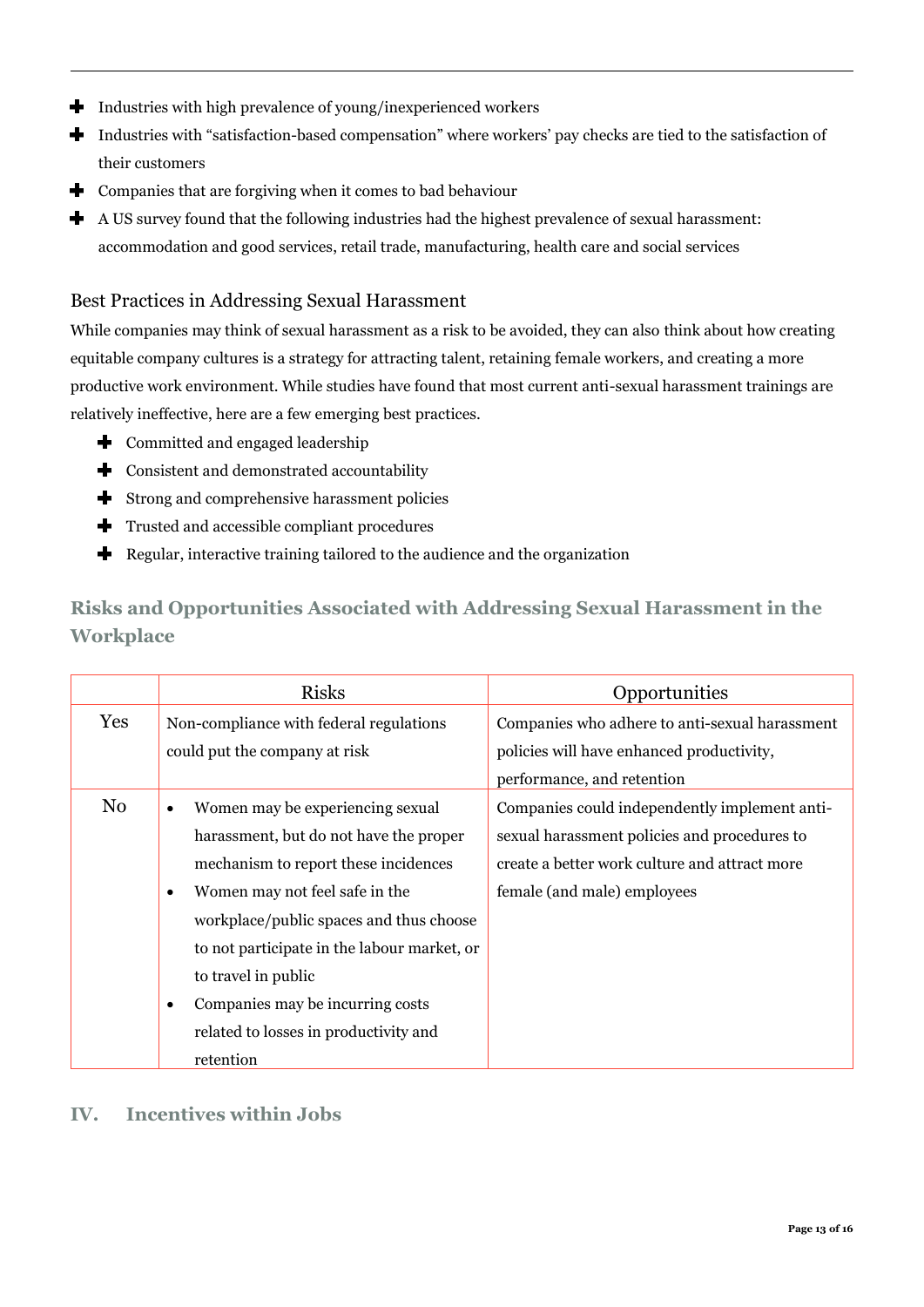#### **1. Maternity leave**

Provision of paid maternity leave can increase companies' retention of female employees. As women of reproductive age have children, they may be motivated to drop out of the labour force, however adequate maternity leave (as well as provision of care services) can motivate these women to return and stay in the labour force. This enables companies to increase retention and productivity. There are also other workplace policies such as flexible hours and breaks for nursing mothers which will enable female employees to balance reproductive and work responsibilities.

#### Does the law mandate paid or unpaid maternity leave?

- All countries in South Asia and Sub-Saharan Africa require either paid or unpaid maternity leave
- Globally, only 9 countries do not require this

#### Who pays for maternity leave benefits?



#### **Risks and Opportunities Associated with Maternity Leave Policies**

|     | <b>Risks</b>                                                                                                                                                                                                                                                                                                                                                                              | Opportunities                                                                                                                                                                 |
|-----|-------------------------------------------------------------------------------------------------------------------------------------------------------------------------------------------------------------------------------------------------------------------------------------------------------------------------------------------------------------------------------------------|-------------------------------------------------------------------------------------------------------------------------------------------------------------------------------|
| Yes | Non-compliance with federal regulations<br>could put the company at risk                                                                                                                                                                                                                                                                                                                  | Companies who adhere to anti-sexual harassment<br>policies will have enhanced productivity,                                                                                   |
|     |                                                                                                                                                                                                                                                                                                                                                                                           | performance, and retention                                                                                                                                                    |
| No  | Women may be experiencing sexual<br>$\bullet$<br>harassment, but do not have the proper<br>mechanism to report these incidences<br>Women may not feel safe in the<br>$\bullet$<br>workplace/public spaces and thus choose<br>to not participate in the labour market, or<br>to travel in public<br>Companies may be incurring costs<br>$\bullet$<br>related to losses in productivity and | Companies could independently implement anti-<br>sexual harassment policies and procedures to<br>create a better work culture and attract more<br>female (and male) employees |
|     | retention                                                                                                                                                                                                                                                                                                                                                                                 |                                                                                                                                                                               |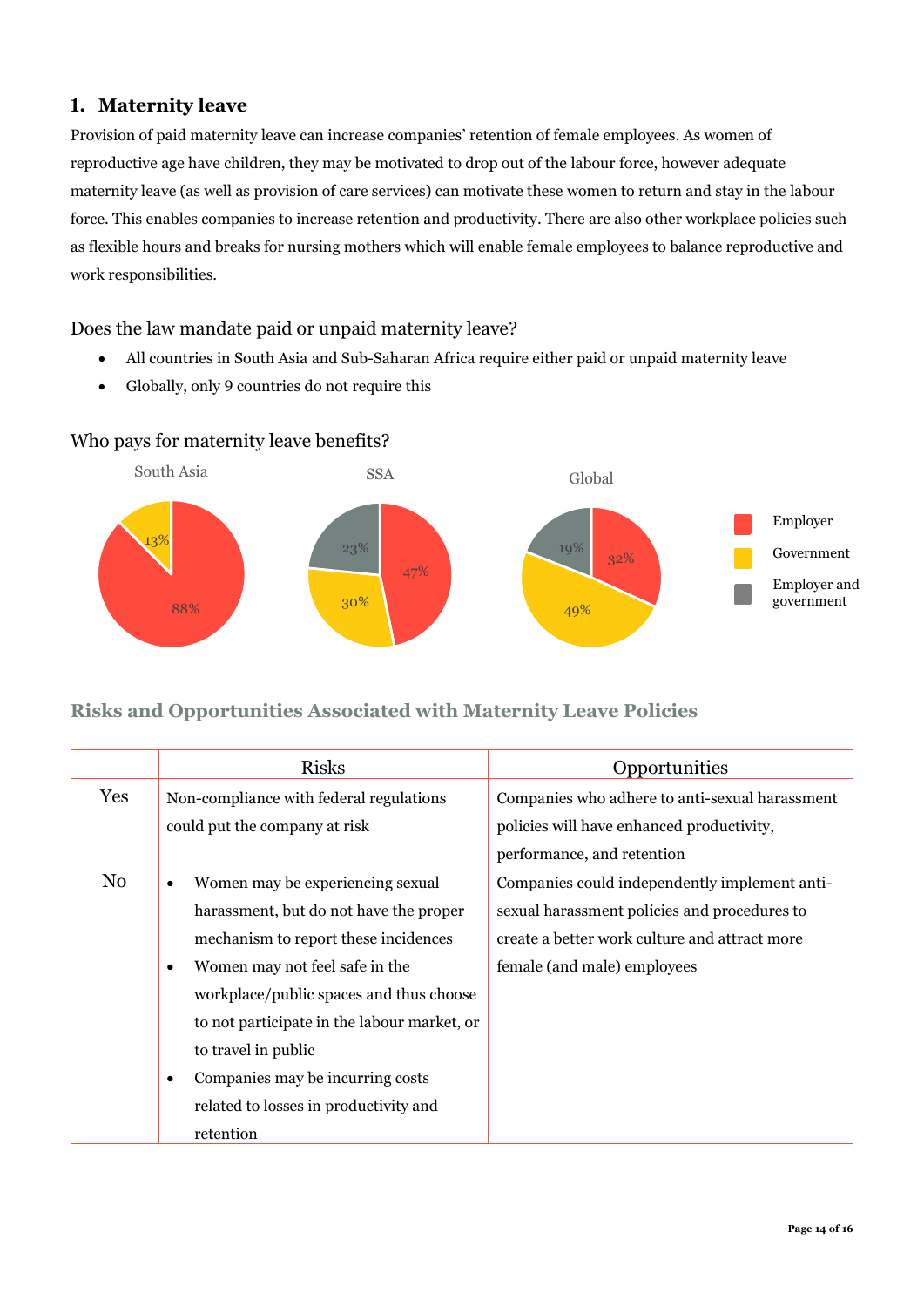#### **2. Care**

Women are often the primary caregivers for children and elders. For companies to maximize the contributions of female employees, they need to enable women to balance care and work responsibilities. The provision of care can help companies to attract and keep female employees, as well as enhance their performance – by enabling them to work longer hours, with greater concentration and productivity.

#### Does the government support or provide childcare services?



In addition to government-provided care, several countries have legislation that requires employers to provide childcare for employees, based on specific criteria.

| <b>Country</b> | <b>Policy</b>                                                                    |
|----------------|----------------------------------------------------------------------------------|
| <b>Brazil</b>  | Companies employing over 30 women over age 16 must have a place where children   |
|                | in the breastfeeding period can be cared for and supported                       |
| <b>Chile</b>   | Companies employing over 20 women must provide childcare for children under 2    |
| <b>Ecuador</b> | Companies with over 50 employees much provide childcare                          |
| India          | Companies with over 50 employees must provide childcare                          |
| Jordan         | Companies employing at least 20 women, with at least 10 children 4 years old and |
|                | younger among them, must provide care for those children                         |
| <b>Turkey</b>  | Companies employing at least 150 women must provide childcare for children up to |
|                | 6 or pay vouchers for those services                                             |